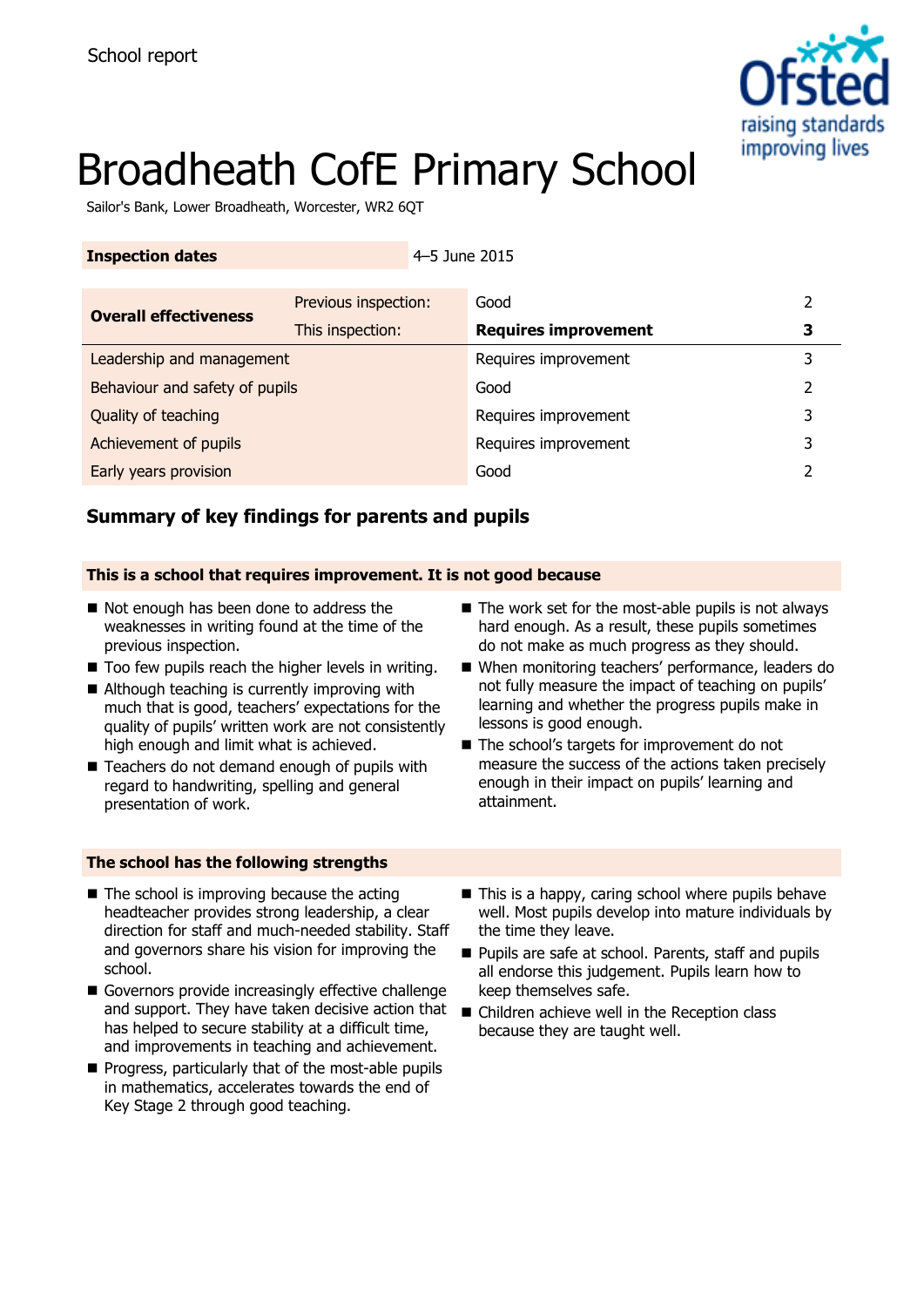# **Information about this inspection**

- $\blacksquare$  The inspector observed pupils' learning in seven lessons, three of which were observed with the acting headteacher.
- Meetings were held with pupils, representatives of the governing body and staff, including senior and middle leaders.
- The inspector listened to pupils' reading, looked at their work in a wide variety of books and talked to them about their learning.
- The inspector took account of 31 responses to the online questionnaire, Parent View, and spoke informally to parents at the beginning of the day. She analysed eight staff questionnaires.
- The inspector looked at a range of documentation, including the school development plan, policies and information about progress and attainment. She scrutinised records of how the school sets targets for teachers to improve their work.
- The inspector met with the designated member of staff for safeguarding and the governor with safeguarding responsibility. She scrutinised the school's central record on the suitability of staff, its child protection policy and checked whether staff understood the school's safeguarding procedures. She also checked the security of the site and looked at the school's risk assessments.

# **Inspection team**

Kath Campbell, Lead inspector Additional Inspector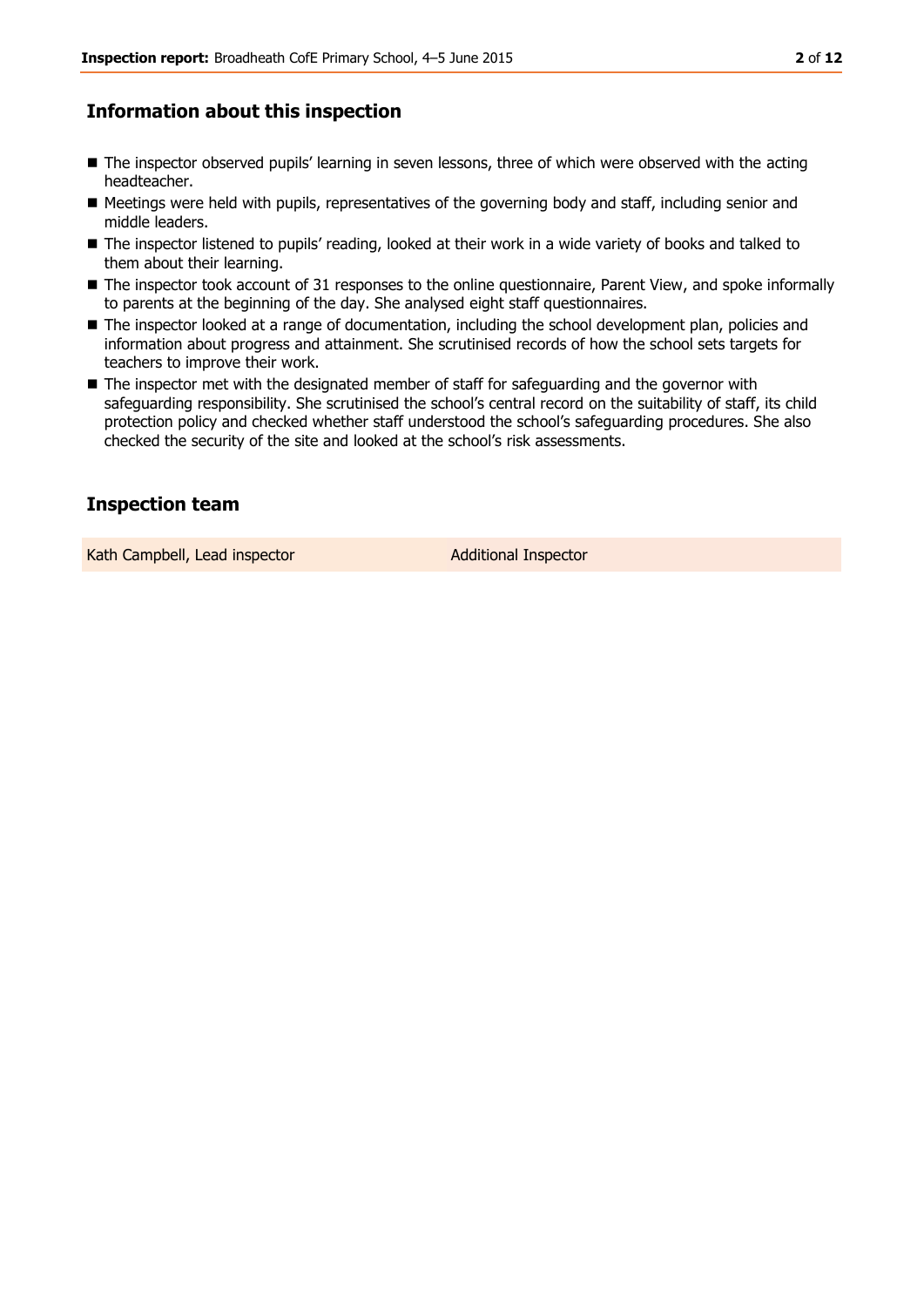# **Full report**

# **Information about this school**

- The school is smaller than the average-sized primary school.
- Nearly all pupils are White British.
- $\blacksquare$  The proportion of disabled pupils and those who have special educational needs is above average.
- The proportion of pupils who are disadvantaged and supported by pupil premium funding is well-below average. Pupil premium funding is additional funding for pupils known to be eligible for free school meals or who are looked after by the local authority.
- In recent years, the school has experienced staffing disruption, including at senior leadership level. The deputy headteacher took up the acting headteacher role in the autumn term of 2014.
- Breakfast and after-school clubs are provided for pupils during term time.
- Children attend the Reception class on a full-time basis.
- $\blacksquare$  The school meets the government's current floor standards, which set the minimum expectations for pupils' attainment in reading, writing and mathematics by the end of Year6.

# **What does the school need to do to improve further?**

- Strengthen teaching by making sure that all teachers:
	- $h$  have the highest expectations of what the most-able pupils can achieve so that these pupils do not spend time doing work that is too easy
	- share and learn from the good practice in teaching and learning that exists within the school.
- Increase the proportion of pupils reaching higher levels, particularly in writing, throughout the school by:
	- developing pupils' written skills systematically so they are not held back from reaching the higher levels
	- $-$  insisting that pupils' written work is well presented and free from basic spelling mistakes.
- Strengthen leadership and management by making sure that:
	- leaders monitor the quality of teaching with more focus on its impact on pupils' learning
	- $-$  plans for improvement include targets that are linked more precisely to raising attainment.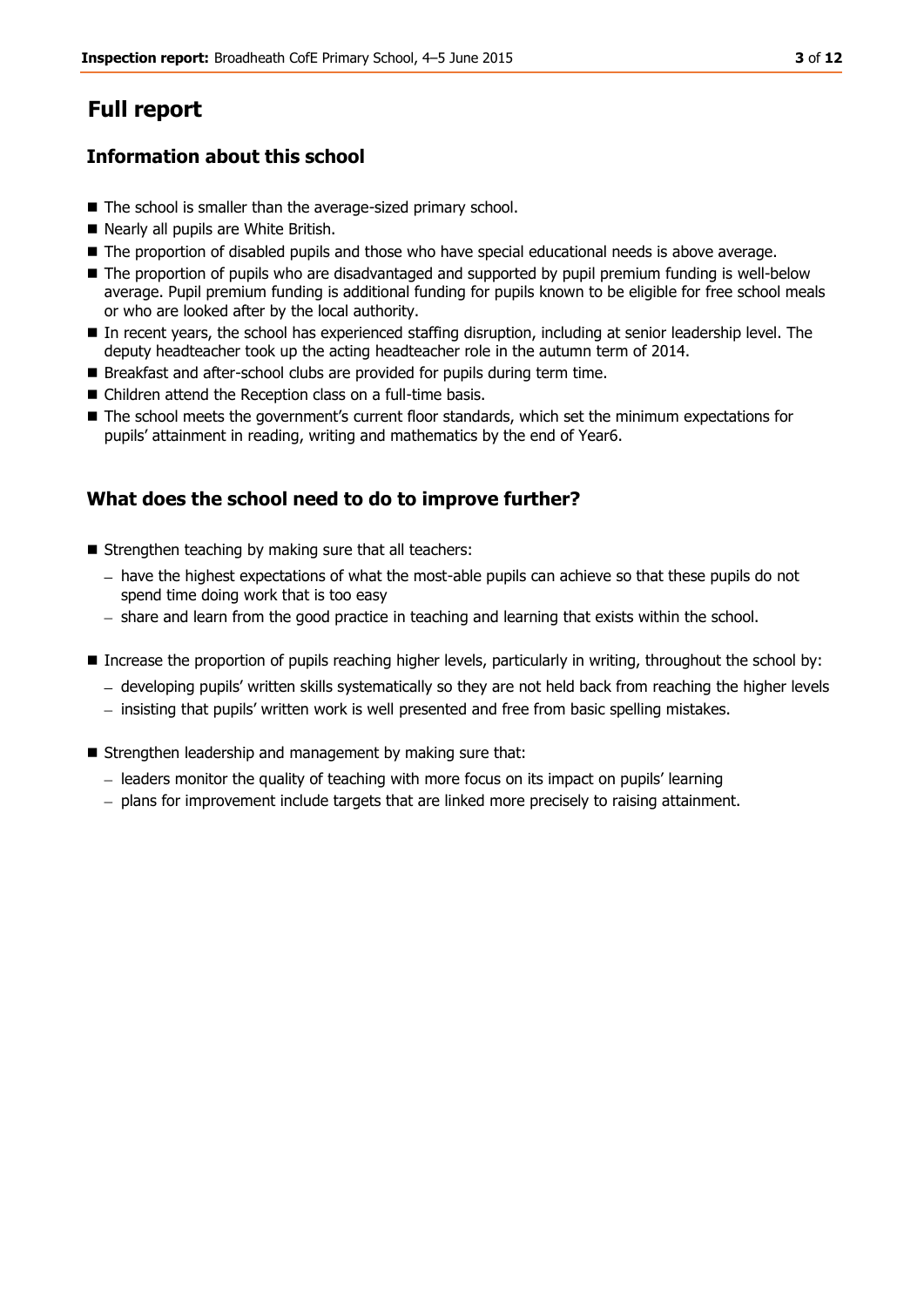# **Inspection judgements**

### **The leadership and management requires improvement**

- **Leadership and management require improvement because, although senior leaders currently drive** through improvement with a sense of urgency, staffing instability has led to underachievement. The school has not moved forward well enough since its previous inspection.
- One of the areas for improvement from the school's previous inspection, raising pupils' achievement in writing, has not been tackled with sufficient rigour. As a result, attainment in this subject has not risen enough.
- **Leaders' plans for improvement identify the correct priorities. However, the success of the actions stated** in these plans is not always linked precisely enough to the impact on pupils' learning. As a result, improvement targets lack focus on raising attainment.
- Checks carried out by senior leaders on the quality of teaching and learning give detailed, valuable information and contribute to an increase in good teaching. However, when senior leaders monitor the quality of teaching, they do not always focus closely enough on the impact of teaching on learning or whether pupils have learnt enough during lessons.
- During staffing disruption, it has not been possible for staff to share and learn from the good practice that exists within the school. Sharing good practice has not yet been made a current priority.
- The acting headteacher shows a high commitment to the school and has created a determined team and a good climate for learning where pupils behave well and good teaching is expected. Teachers are made far more accountable for the standards pupils achieve than they have been previously.
- **The school measures pupils' progress far more rigorously than in the past. Detailed systems ensure that** pupils in danger of falling behind are identified early so that they receive the right level of help to get back on track. As a result, progress is showing some improvement.
- Subject leaders have a clear understanding of what improvements are needed. They are developing their leadership skills well. For example, secure interim arrangements for the coordination of special educational needs has enabled these pupils to make as much progress as others from their lower starting points.
- The early years provision is well led and managed. Consequently, the children achieve well.
- The school has prepared well for the changes to the National Curriculum. The activities that pupils are given are imaginative and stimulating. Additional opportunities for pupils to develop creative arts' skills through, for example, model making or playing the ukulele, add greatly to their enthusiasm for learning. Pupils were observed extending their literacy and, to a lesser extent, their numeracy skills in all subjects, for example, in religious education, history and science.
- The school is in the process of developing new ways of checking pupils' progress in different subjects. However, it is too soon to evaluate the benefits of these arrangements.
- Provision for pupils' spiritual, moral, social and cultural development is good. Assemblies are used effectively to reinforce key British values, such as tolerance and respect for others, and to celebrate pupils' success. Leaders actively promote equality of opportunity and ensure any discrimination is tackled. Pupils' understanding of key social values and their many opportunities to take responsibility ensure that they are well prepared for life in modern democratic Britain.
- The primary sports funding is used effectively to develop teachers' expertise and provide a wide range of sporting activities, including after-school clubs. The increase in activities makes a good contribution to pupils' healthier lifestyles. It has also brought success in competitive sport, particularly in football.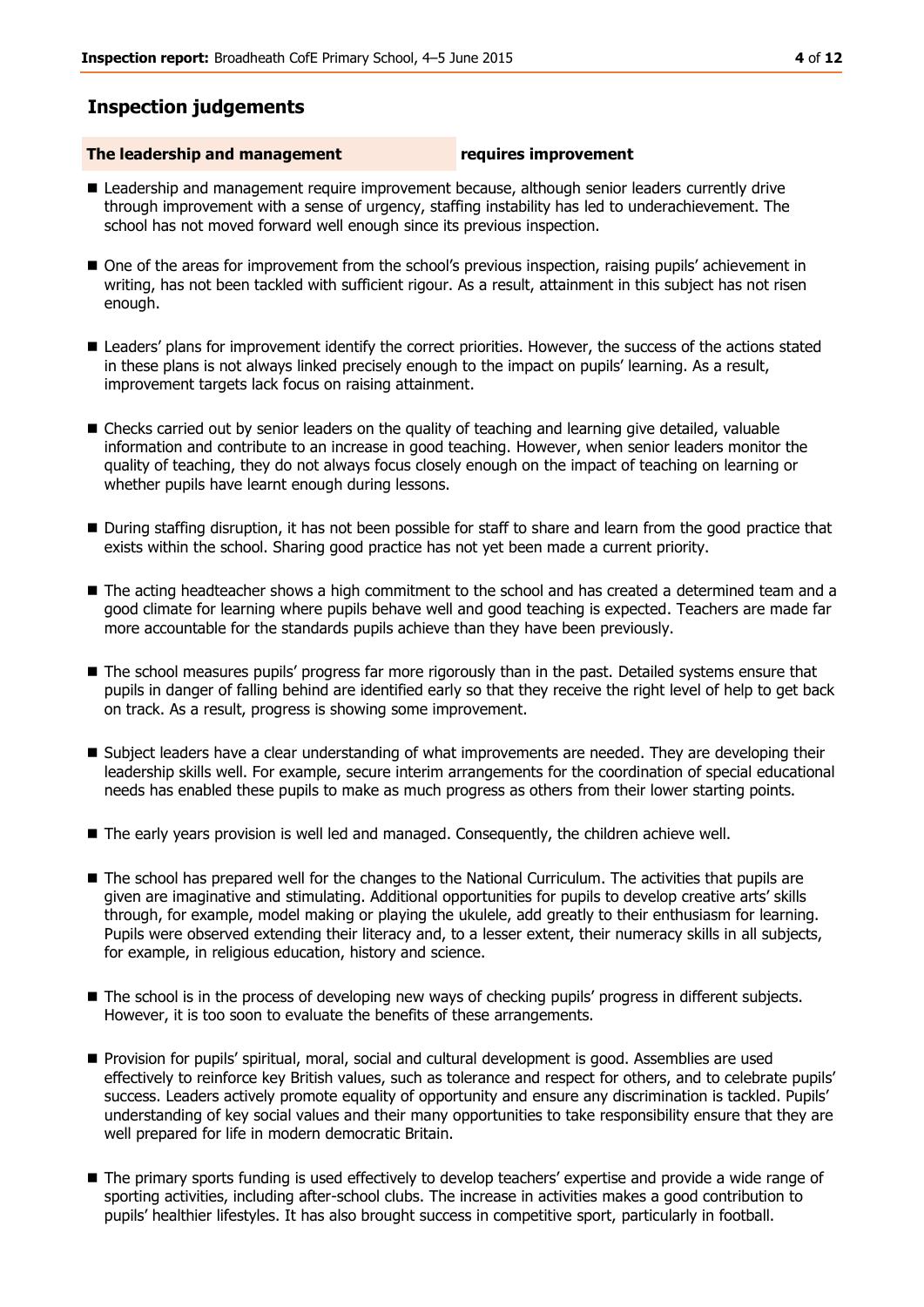- Pupil premium funding is put to good use to improve the achievement of disadvantaged pupils by, for example, providing targeted one-to-one and small-group support. The school's use of the funding is narrowing any gaps in attainment between eligible pupils and others.
- Parents are delighted with the improvements currently taking place in school. They particularly appreciate the information they receive about the day-to-day successes of their children.
- The school's arrangements for safeguarding and child protection meet current statutory requirements. All staff receive regular, appropriate training and are well informed about procedures. The school site is secure and staff provide a good level of support for vulnerable pupils.
- The local authority school improvement adviser knows the school well and reviews its work regularly. The local authority supports the school by providing appropriate training and developing effective links with other schools to expand staff and leaders' expertise. However, the local authority has been unable to help maintain standards since the last inspection.

### ■ The governance of the school:

- Governance is effective. Governors are very supportive of the school and share the acting headteacher's drive for improvement. They have taken decisive action to ensure stability during current staffing difficulties. They are much better informed than at the time of the previous inspection and know what needs to be improved.
- Governors are linked to subjects and visit regularly to check that improvements to teaching and learning are working. They have a good understanding of school information relating to the progress pupils make and how this compares with other pupils locally and nationally.
- Governors provide strong support to tackle underperformance. They have greater expertise to challenge senior leaders than in the past.
- Governors make sure that teachers' pay progression is closely linked to pupils making at least good progress. They set clear targets in the management of teachers' performance and only reward good teaching.
- The governors keep a careful check on school finances and ensure funding for disadvantaged pupils and physical education and sports is used effectively.
- The governors monitor safeguarding policies, training and practice rigorously to ensure procedures meet statutory requirements.

### **The behaviour and safety of pupils are good**

### **Behaviour**

- The behaviour of pupils is good. Pupils' positive attitudes towards learning make a strong contribution to their good personal development. They are proud of their school and want to do well.
- Behaviour in lessons, in the playground and around school is good. Older pupils look after and care about younger ones and take their responsibilities very seriously.
- Children in the Reception class enjoy the activities on offer very much. They develop good social skills that provide secure foundations for future development.
- The school is a welcoming, friendly place and has a strong sense of community. Pupils show respect and courtesy towards each other. They enjoy working in pairs or small groups because they can learn from each other as they talk over their work together.
- Breakfast club provides a good start to the day. Pupils of all ages like joining together with their friends from other classes and are punctual at the start of school.
- Relationships are strong and have a positive effect on pupils' learning. Many take responsibility for others, for example, by becoming reading 'buddies' to younger pupils.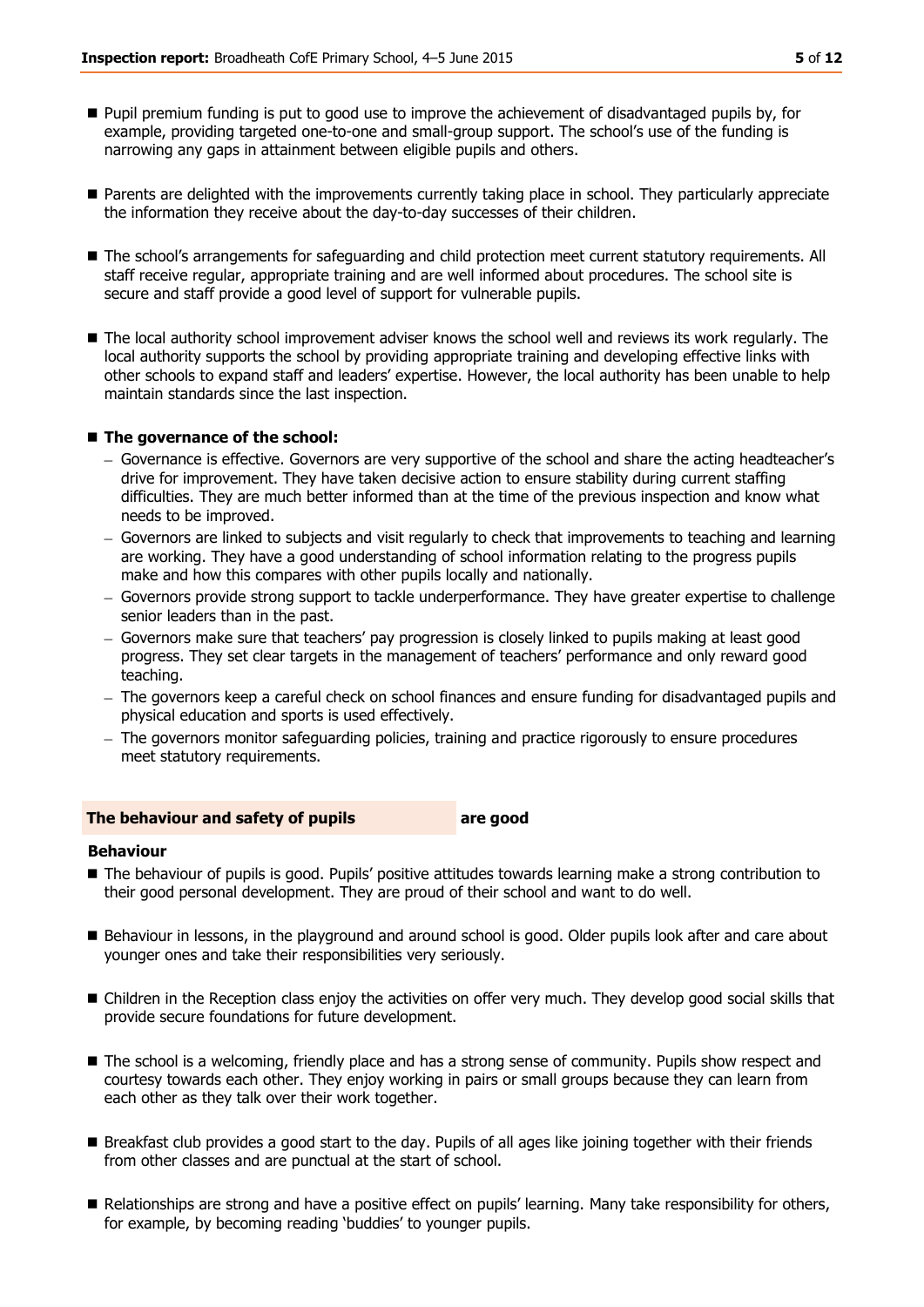Occasionally, in classes where there are more boys, girls sometimes sit passively and let boys answer all the questions.

### **Safety**

- The school's work to keep pupils safe and secure is good. Parents say they are very confident that the school keeps their children safe. The school site is secure, staff are rigorously checked prior to appointment and safeguarding information is thorough, reviewed regularly and kept up to date.
- Pupils insist that incidents of bullying or inappropriate behaviour are very rare and when incidents occur they are dealt with swiftly and effectively. The school's records of racism and bullying incidents support pupils' views.
- Pupils understand different kinds of bullying. They say that, if they have concerns, there are several adults who would listen, take their concerns seriously and immediately act upon them.
- **Pupils have a good understanding of how to keep themselves safe, including when using computers and** the internet. The school provides a good range of information for parents about safety.
- Attendance is rising and is, currently, average. The school monitors attendance rigorously and keeps a very careful check on any unexplained absence. It provides a good level of support for families and individual pupils when needed. As a result, there have been no exclusions in this academic year.

### **The quality of teaching requires improvement**

- Teaching requires improvement because, over time, it has not been effective enough to ensure pupils make good progress in all subjects. In the recent past, pupils have not always reached the levels of which they were capable, particularly in reading and writing. Teachers' expectations of what pupils could achieve were not high enough. Some older pupils have lacked the skills they need to reach the higher levels.
- Weaknesses are clear from evidence of pupils' past and present work. Not all teachers demand enough, particularly with regard to the presentation and accuracy of pupils' written work. In classes most disrupted by changes of teacher, basic skills have not been taught effectively. As a result, for example, pupils attempt more difficult work, yet make basic spelling mistakes which hamper progress.
- The teaching of writing is starting to improve, but some initiatives are too new to have full impact. There has been a whole-school focus on identifying and sharing what good writing involves, which has led to greater consistency in the teaching of writing. However, improvement in writing is at a slower rate than in reading and mathematics because too many pupils are catching up lost ground from past underachievement and teachers do not always demand enough of pupils.
- The school's drive to improve the way in which reading is taught has proved effective. Most pupils are enthusiastic readers at school and at home and the teaching of early reading skills is good. The impact can be seen, for example, in the Year 1 phonics (letters and the sounds they make) screening check in 2014, where results were above the national average. Inspection findings and school information indicate that pupils are achieving well enough for attainment to rise further in the phonics check in 2015.
- In the early years, staff are particularly good at developing children's language and communication skills because they seize on every opportunity to talk with individual children to promote good learning.
- Teachers have strong subject knowledge in mathematics and develop pupils' mathematical thinking and command of vocabulary effectively. Occasionally, however, the most-able pupils do not make as much progress as they could when activities are not demanding enough.
- Where teaching is effective in promoting good learning, teachers plan interesting activities that capture pupils' interest. For example, in a Key Stage 2 mathematics lesson on perimeter, the teacher skilfully guided pupils to the next level, while targeting individual pupils to sort out misunderstandings. The degree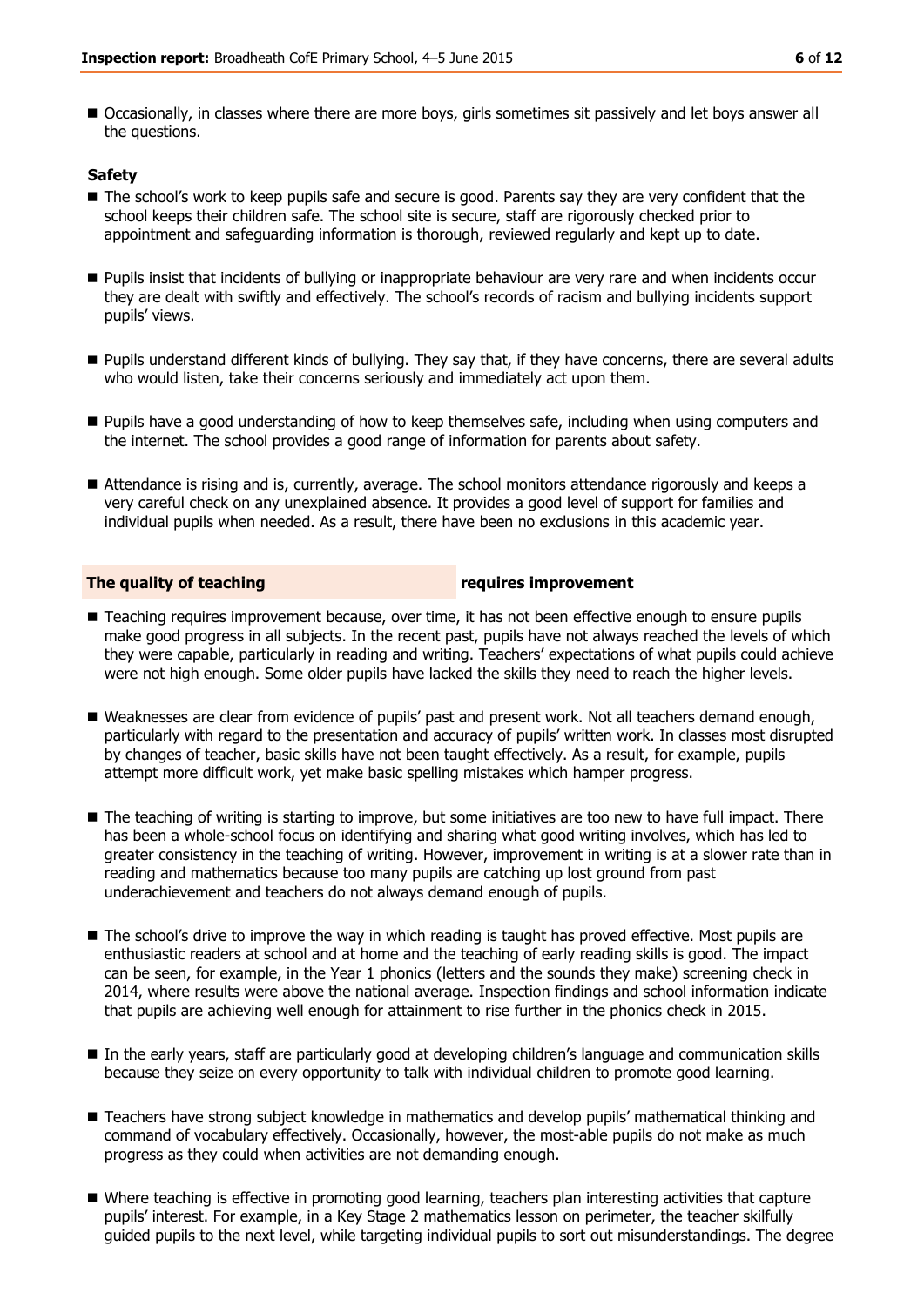of challenge was high, ensuring that pupils of all abilities made good progress.

- **Disabled pupils and those with special educational needs make as much progress as other pupils through** helpful individual and small-group work targeted at meeting their needs.
- The quality of marking is much improved this year and applied consistently by all teachers. It usually provides pupils with clear guidance about what they need to do to improve their work. Pupils respond to teachers' comments because they know they will be followed up. However, marking does not have full impact on ensuring pupils' presentation of work and accuracy are consistently good.

### **The achievement of pupils requires improvement**

- Achievement has not been consistently good over time. Until recently, many pupils including the most able did not make sufficient progress in writing and in other subjects for them to reach the higher levels.
- Staffing disruption and long-term absence at senior leadership level temporarily slowed progress and had an adverse effect on the school's ability to move forward.
- **Pupils' achievement in writing requires improvement because progress is not consistently good across year** groups. It is, rightly, a current school priority for development. In classes where there have been several changes of teacher, pupils have often underachieved. Many older pupils are still catching up lost ground. However, effective additional support for these pupils has ensured a rapid, recent improvement. Nevertheless, some pupils still lack the skills they need to reach the higher levels. Many do not spell accurately and their presentation of work is not consistently good.
- The progress of the most-able pupils requires improvement. Some of these pupils do not give of their best and present written work that is not of a good standard, particularly when not enough is asked of them. Consequently, too few of the most-able pupils reach the higher levels at the end of Key Stages 1 and 2.
- Children enter the Reception class with skills that are broadly typical for their age, although communication and language skills were particularly weak when the current Reception class joined the school. Children make good progress in the early years and an average proportion of them develop the skills and abilities to enable them to achieve a good level of development by the time they enter Year 1.
- In 2014, attainment dipped slightly at the end of Key Stage 1. It was broadly average in reading, writing and mathematics as it has been since the previous inspection.
- Standards by the end of Year 6 vary from year to year because of the small numbers of pupils. In 2014, attainment was broadly average in reading, writing and mathematics and below average in English grammar, punctuation and spelling. A continuing upward trend in mathematics was brought about by good teaching at the end of the key stage. By contrast, attainment in reading remained static and pupils' weak spelling skills led to pupils' low attainment in English grammar. Current performance is more positive, although less so in writing.
- Reading has improved because leaders have made it a much higher priority across the school and pupils of all ages enjoy books. Reading has become a very important part of daily work, with a good level of support from parents for reading at home. Attainment is starting to rise because younger pupils have greater confidence to work out unfamiliar words. Older pupils talk with maturity about their favourite books and authors.
- Achievement in mathematics is accelerating rapidly towards the end of Key Stage 2 because teachers have good subject expertise. Pupils are developing a very mature approach towards mathematics and are acquiring secure calculation and problem-solving skills that equip them well for their secondary education. However, mathematical achievement is not always as strong in other year groups, especially when the most-able pupils are not consistently given demanding work.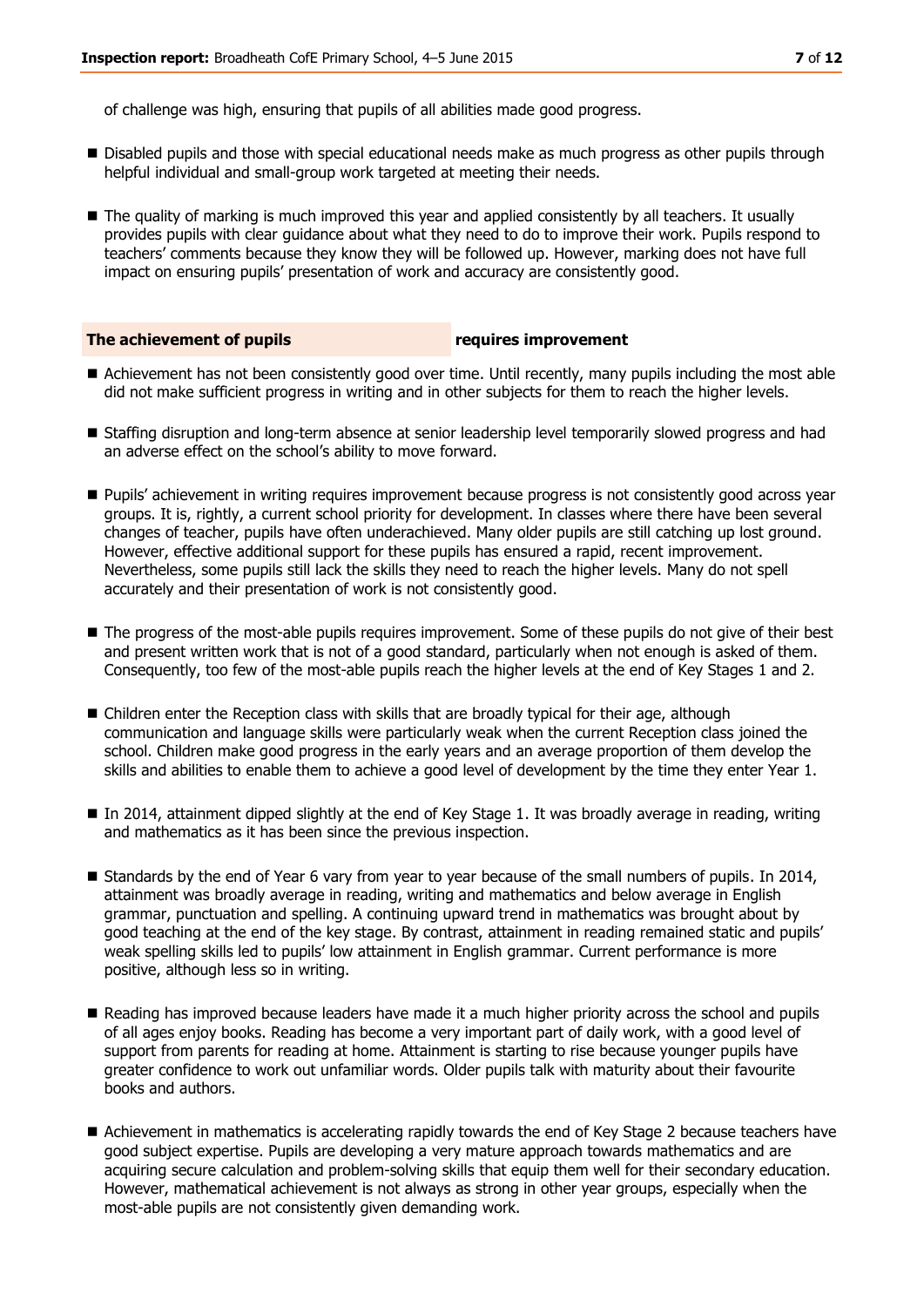- **Disabled pupils and those with special educational needs make similar progress to that of other pupils.** There is helpful academic and personal support for their individual needs.
- In 2014, there were too few disadvantaged pupils in Year 6 to report their progress and attainment without identifying individuals. Currently, the few pupils eligible for pupil premium funding were seen to be achieving at least in line with others in their classes and the funding was being used effectively in their support.

### **The early years provision is good**

- All groups of children, including disabled children and those with special educational needs, make good progress from their different starting points because teaching is better, overall, than in the main school.
- $\blacksquare$  The leadership and management of the early years provision is good. Leaders have an accurate view of how well children are achieving, monitor the quality of provision carefully and know what needs to be done to improve.
- Adults know children and their families well. They provide an appropriate range of activities that help each child to make good progress in all areas of learning.
- Children love their learning and enjoy working and playing together. They learn to share, wait their turn and listen to instructions.
- Children make good use of the attractive indoor and outdoor learning areas. Teachers and other adults who support children have high expectations of how they should work and behave. As a result, children behave well and develop positive attitudes towards learning that carry forward through the school.
- Routines are well established. Tasks are interesting and purposeful and there is plenty to challenge or extend the learning of the most-able children. Children's 'learning journeys' are of good quality and give valuable insight into each child's progress. They reflect children's good achievement.
- The generous ratio of adults to children ensures that children who need one-to-one support benefit greatly from the additional help. Children quickly gain confidence and self-esteem.
- Parents are encouraged to become involved in their children's education from the start. Links between home and school are strong and parents are rightly convinced that their children are kept safe in school.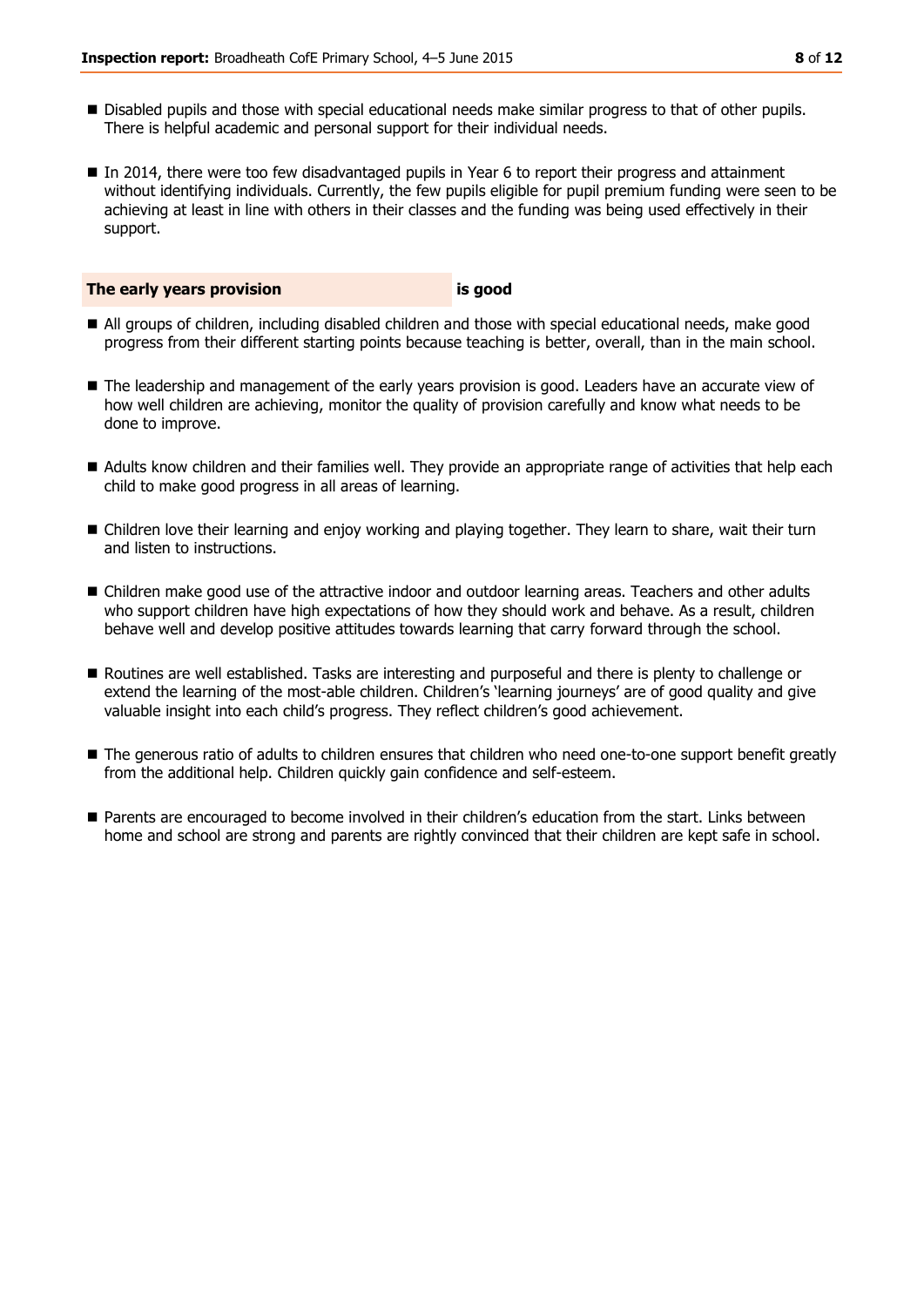# **What inspection judgements mean**

| <b>School</b> |                         |                                                                                                                                                                                                                                                                                                                                                                      |
|---------------|-------------------------|----------------------------------------------------------------------------------------------------------------------------------------------------------------------------------------------------------------------------------------------------------------------------------------------------------------------------------------------------------------------|
| Grade         | <b>Judgement</b>        | <b>Description</b>                                                                                                                                                                                                                                                                                                                                                   |
| Grade 1       | Outstanding             | An outstanding school is highly effective in delivering outcomes that<br>provide exceptionally well for all its pupils' needs. This ensures that pupils<br>are very well equipped for the next stage of their education, training or<br>employment.                                                                                                                  |
| Grade 2       | Good                    | A good school is effective in delivering outcomes that provide well for all<br>its pupils' needs. Pupils are well prepared for the next stage of their<br>education, training or employment.                                                                                                                                                                         |
| Grade 3       | Requires<br>improvement | A school that requires improvement is not yet a good school, but it is not<br>inadequate. This school will receive a full inspection within 24 months<br>from the date of this inspection.                                                                                                                                                                           |
| Grade 4       | Inadequate              | A school that has serious weaknesses is inadequate overall and requires<br>significant improvement but leadership and management are judged to<br>be Grade 3 or better. This school will receive regular monitoring by<br>Ofsted inspectors.                                                                                                                         |
|               |                         | A school that requires special measures is one where the school is failing<br>to give its pupils an acceptable standard of education and the school's<br>leaders, managers or governors have not demonstrated that they have<br>the capacity to secure the necessary improvement in the school. This<br>school will receive regular monitoring by Ofsted inspectors. |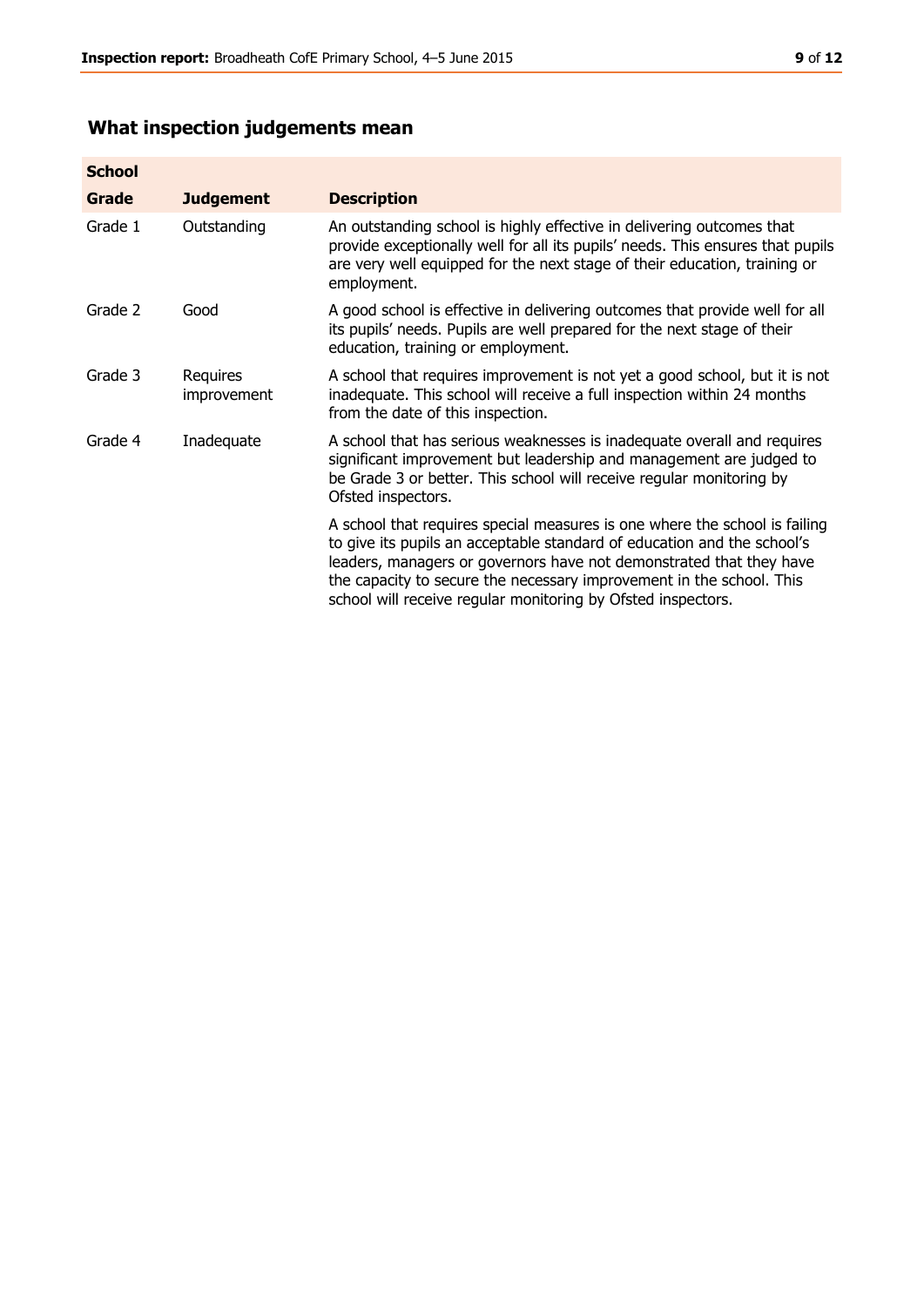# **School details**

| Unique reference number  | 116787         |
|--------------------------|----------------|
| <b>Local authority</b>   | Worcestershire |
| <b>Inspection number</b> | 449164         |

This inspection of the school was carried out under section 5 of the Education Act 2005.

| <b>Type of school</b>                      | Primary                             |
|--------------------------------------------|-------------------------------------|
| <b>School category</b>                     | Voluntary controlled                |
| Age range of pupils                        | $4 - 11$                            |
| <b>Gender of pupils</b>                    | Mixed                               |
| <b>Number of pupils on the school roll</b> | 130                                 |
| <b>Appropriate authority</b>               | The governing body                  |
| <b>Chair</b>                               | Barbara Beard                       |
| <b>Headteacher</b>                         | Andrew Hackley (Acting Headteacher) |
| Date of previous school inspection         | 22 September 2010                   |
| <b>Telephone number</b>                    | 01905 640285                        |
| <b>Fax number</b>                          | 01905 641923                        |
| <b>Email address</b>                       | office@broadheath.worcs.sch.uk      |